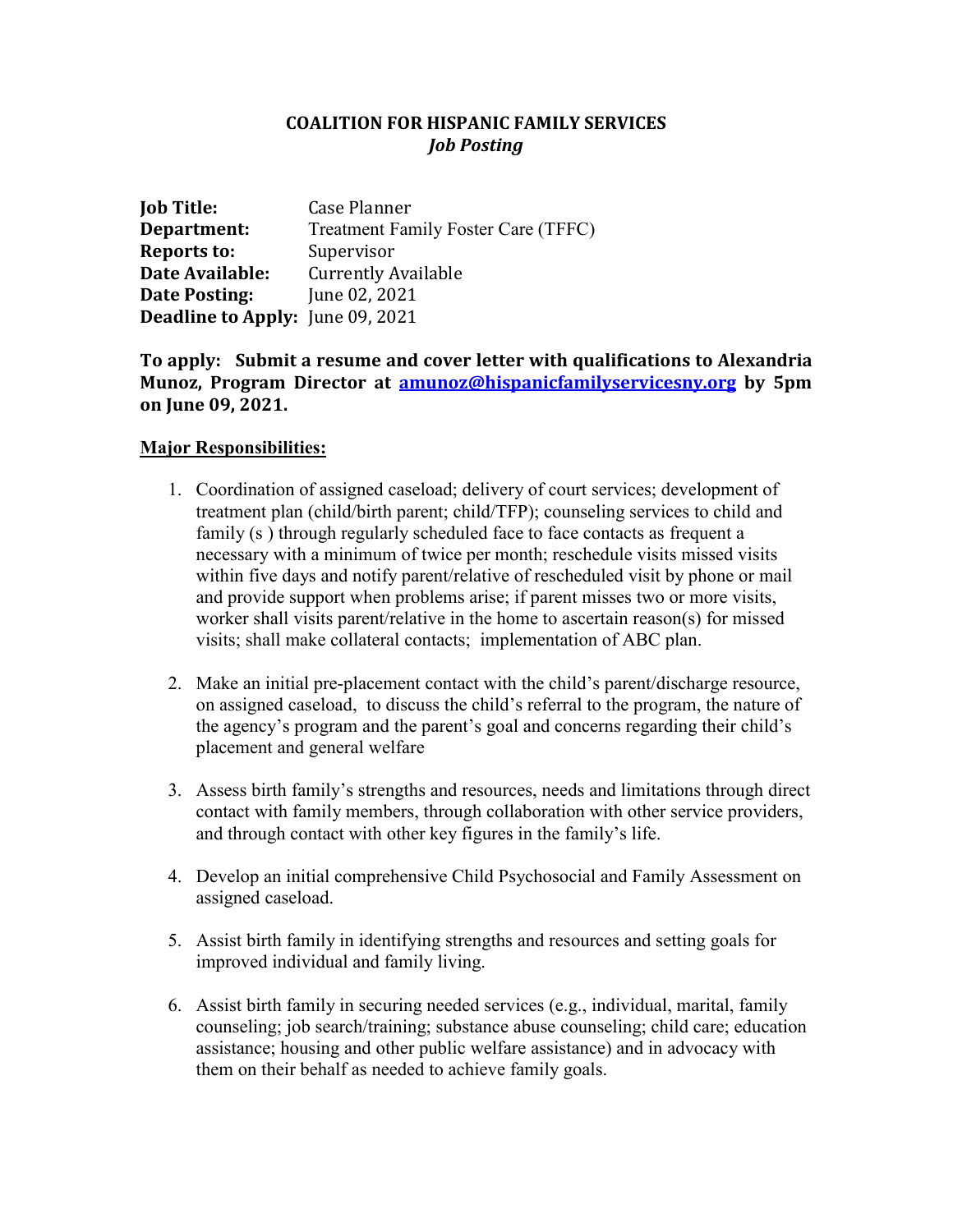- 7. Collaborate with family's service providers to ensure that services are being provided and schedule meetings, as needed to address any obstacles, etc.
- 8. Keep birth families informed of child's treatment and progress; ensure that family is consistently an integral member of the interdisciplinary team and attends all schedule treatment team conferences/service plan reviews.
- 9. Teach birth parents the ABC model, planning strategies and charting responsibilities as deemed appropriate.
- 10. Collaborate with the Behavioral Specialist, who shares the same assign caseload around the child's treatment plan (e.g., child/birth family; education; child/TFP; provision of mental health services; medical services; behavioral challenges; development and implementation of ABC behavioral modification plans; respite, etc).
- 11. Provision of a minimum of one monthly session with program child/youth, or six during each six month review period, with a home visit to TFP home every other month for a session with child/youth and TFP.
- 12. Provision of a minimum of one monthly session with TFP, or six sessions during each six month period. Among these contacts, there should be a visit to the TFP home every other month with the program child/youth present. (For more details on required contacts with birth parent/child see ACS Memorandum dated December 7 2004).
- 13. Provide clear performance feedback to Teaching Foster Parents as per program policies.
- 14. Submission of comprehensive FASP (Family Assessment Service Plan) and Permanency Hearing Reports on assigned caseload in CONNECTIONS in a timely fashion.
- 15. Enter all educational information on assigned children/youth in CONNECTIONS.
- 16. Work in collaboration with agency's medical unit concerning psychiatric, psychological evaluations, psychotropic medication and mental health treatment plans, as well as ongoing medical appointments.
- 17. Enter all daily contacts with or on behalf of the children/youth in progress notes in CONNECTIONS and submit to Program Director on a monthly basis.
- 18. Facilitate monthly clinical case conferences on assigned caseload and prepare for submission Psychiatric Clinical Case Summary reports, along with Treatment Plan and Treatment Review Updates; review treatment plan with Teaching Foster Parent.